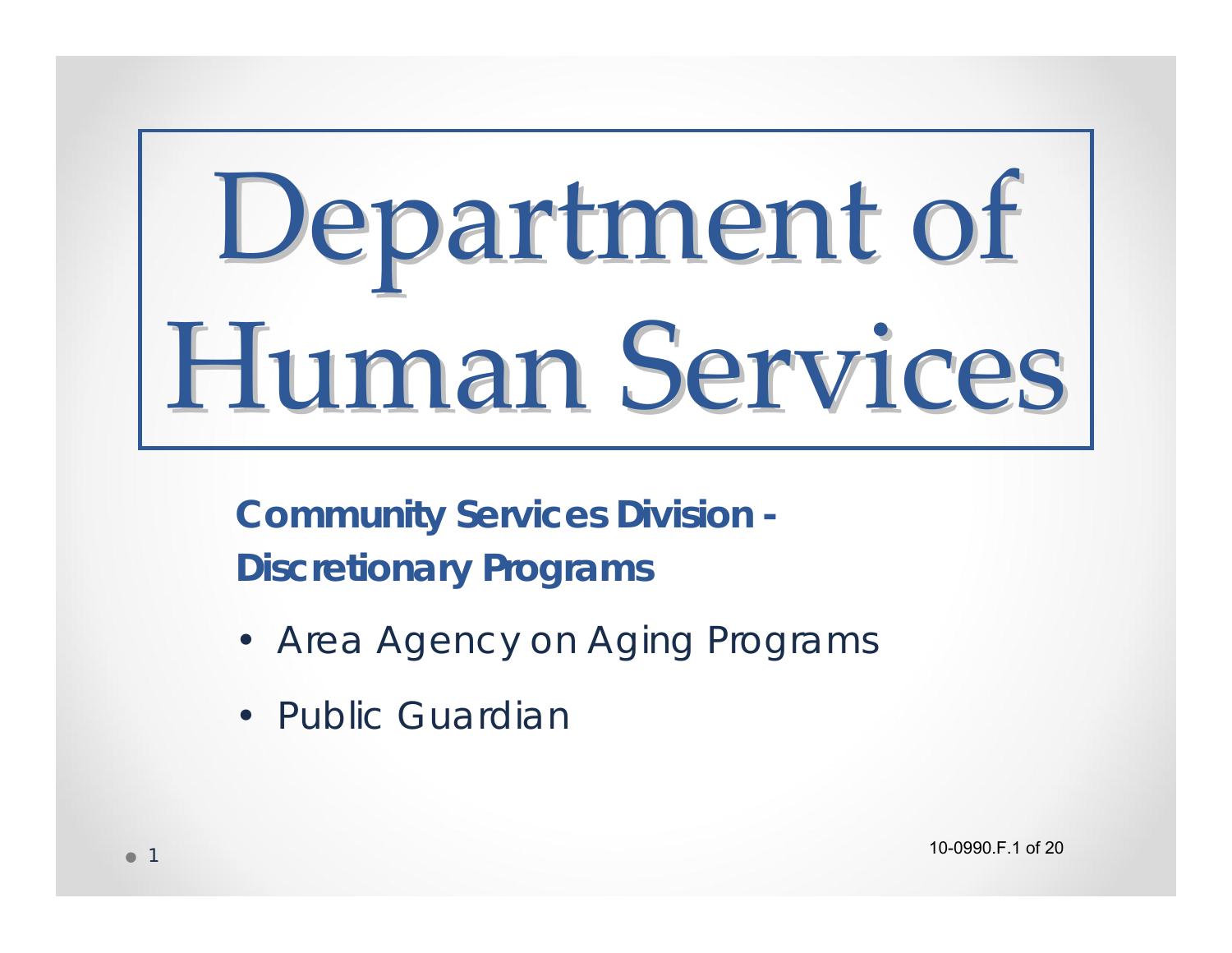#### Department of Human Services

| <b>Functional</b>                     |                                                                                                                          | <b>Total</b>                           |                  | <b>Total</b>    | <b>Total</b>    |                          |
|---------------------------------------|--------------------------------------------------------------------------------------------------------------------------|----------------------------------------|------------------|-----------------|-----------------|--------------------------|
| <b>Fiscal</b>                         | <b>Detail Programs</b>                                                                                                   | Program                                | Non-GF           | GF Cont /       | <b>Required</b> |                          |
| <b>Unit</b>                           | <b>Description</b>                                                                                                       | <b>Costs</b>                           | <b>Revenues</b>  | <b>NCC</b>      | Match*          | <b>FTEs</b>              |
| Comm Prog                             | Community Programs (includes Low Income Home<br>Energy Assistance Program (LIHEAP)/Women,<br>Infants and Children (WIC)) | $\boldsymbol{\mathsf{S}}$<br>3,995,937 | \$<br>3,949,726  | \$<br>46,211    |                 | 19.07                    |
| <b>WIA</b>                            | Workforce Investment Act (WIA)                                                                                           | 1,531,969                              | 1,531,969        |                 |                 | 11.98                    |
| <b>HCED</b>                           | <b>Affordable Housing Projects</b><br>(includes Housing Elements of the General Plan)                                    | 7,350,207                              | 7,162,329        | 187,878         | 5,250           | 8.09                     |
| Aging & Adult<br>Continuum of<br>Care | <b>AAA Administration</b>                                                                                                | 298,651                                | 110,165          | 188,486         | 76,208          | 2.29                     |
|                                       | Information & Assistance                                                                                                 | 106,221                                | 81,986           | 24,235          | 18,730          | 1.25                     |
|                                       | Sr. Legal Program - Elder Protection Unit (EPU)                                                                          | 172,475                                |                  | 172,475         |                 | 1.50                     |
|                                       | Sr. Legal Program                                                                                                        | 142,659                                | 100,450          | 42,209          | 29,297          | 1.50                     |
|                                       | <b>Senior Activites</b>                                                                                                  | 289,917                                | 289,917          |                 |                 | 0.50                     |
|                                       | Ombudsman                                                                                                                | 56,224                                 | 55,478           | 746             | 833             | 0.40                     |
|                                       | <b>Senior Nutrition</b>                                                                                                  | 1,367,841                              | 752,840          | 615,001         | 121,269         | 11.43                    |
|                                       | <b>Preventive Health</b>                                                                                                 | 23,571                                 | 12,322           | 11,249          | 2,692           | 0.20                     |
|                                       | <b>Elder Abuse</b>                                                                                                       | 3,252                                  | 3,252            |                 |                 | $\overline{\phantom{0}}$ |
|                                       | Family Caregiver Support                                                                                                 | 72,004                                 | 70,168           | 1,836           | 1,836           | 0.80                     |
|                                       | Medi-Cal Administrative Activities (MAA)                                                                                 | 559,931                                | 559,931          |                 |                 | 1.11                     |
|                                       | Senior Day Care (SDC)                                                                                                    | 408,851                                | 386,739          | 22,112          |                 | 5.41                     |
|                                       | Linkages - Targeted Case Management (TCM)                                                                                | 127,227                                | 127,227          |                 |                 |                          |
|                                       | Multipurpose Senior Service Program (MSSP)                                                                               | 315,707                                | 291,380          | 24,327          |                 | 3.11                     |
| PG                                    | Public Guardian                                                                                                          | 1,206,861                              | 492,292          | 714,569         | 130,000         | 11.89                    |
| <b>IHSS PA</b>                        | <b>IHSS Public Authority</b>                                                                                             | 1,418,180                              | 1,361,257        | 56,923          | 56,923          | 3.57                     |
| Soc Sycs                              | Social Services Programs                                                                                                 | 39, 365, 774                           | 38,899,058       | 466,716         | 466,716         | 224.78                   |
| <b>Total FY 2010-11</b>               |                                                                                                                          | \$<br>58,813,459                       | 56,238,486<br>\$ | 2,574,973<br>\$ | \$<br>909,754   | 308.88                   |

\* Included in Total GF Contribution / NCC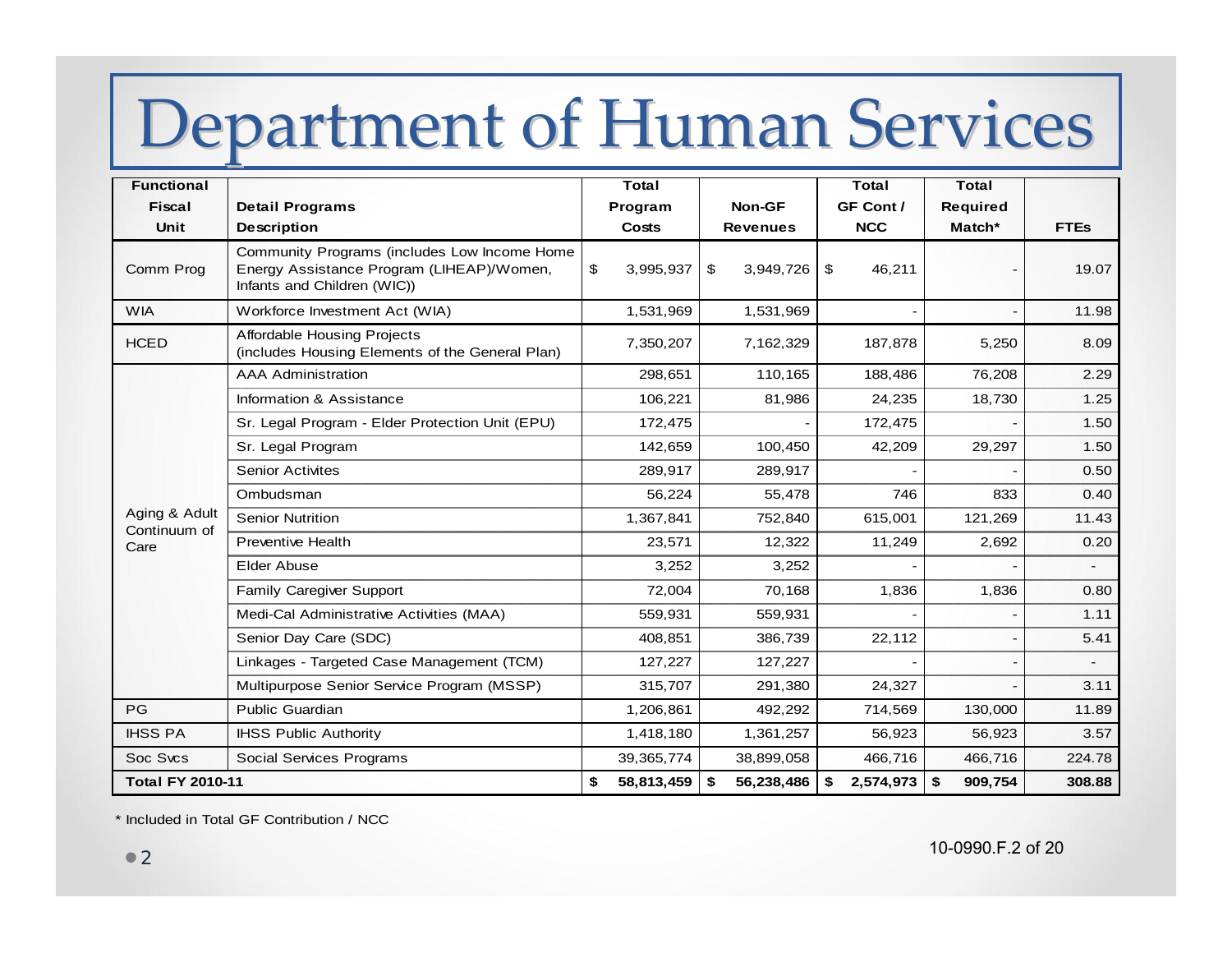### Senior Day Care 2009/2010

- Located in Placerville. Hours of operation are Monday-Friday 8:30 a.m. – 4:30 p.m.
- In 09/10 provided Services to 87 unduplicated clients
- Average age of client is 82
- 10,490 service days (10 days per month per client)
- 73% of clients are functionally impaired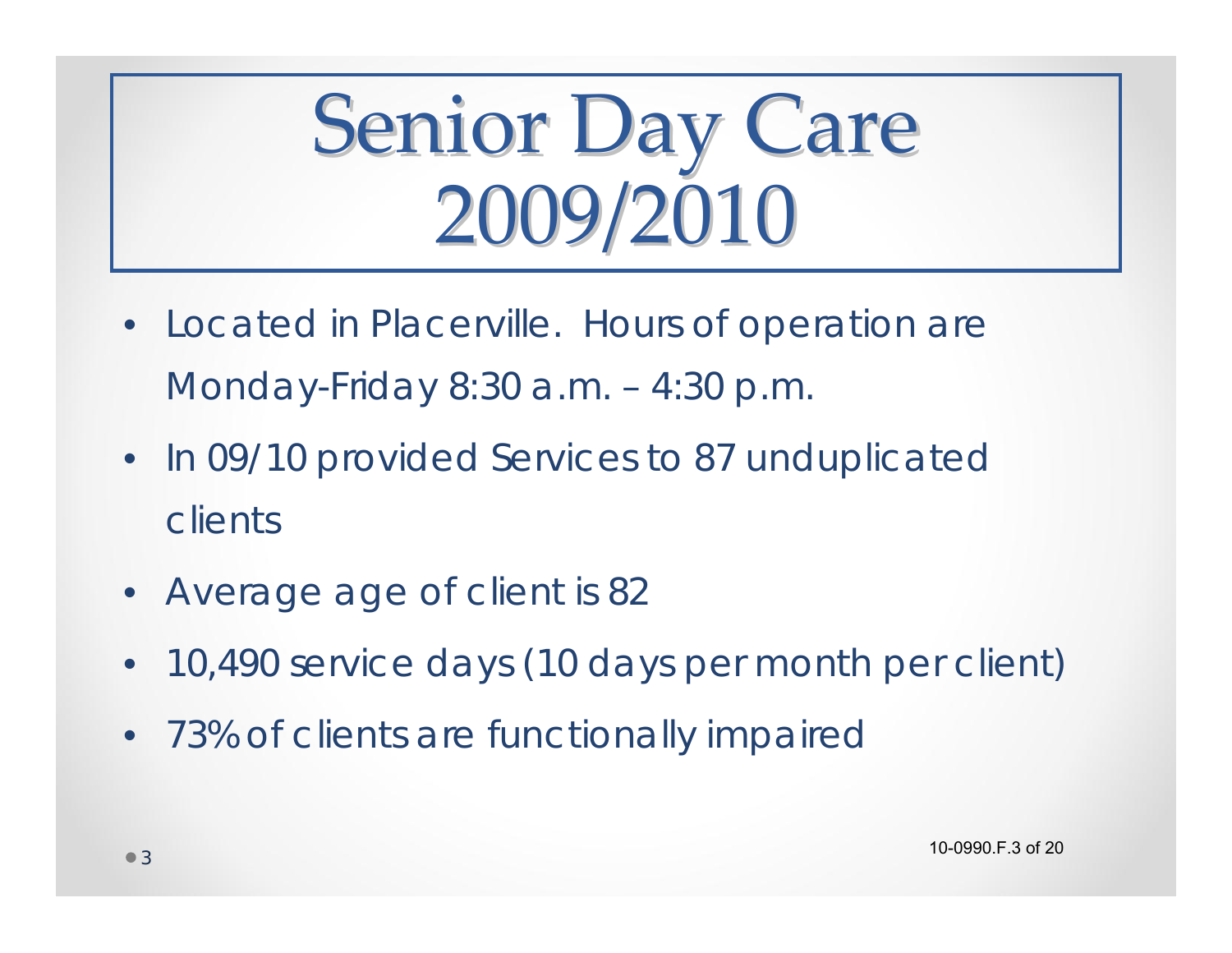# Senior Day Care Costs

- **\$408,851 Total Cost**
- \$22,112 General Fund in 2010/2011
- \$60,701 General Fund in 2011/2012
- Average daily rate \$49.24
- Also supported by grants and donations
- 5.41 staff and 68 volunteers provide services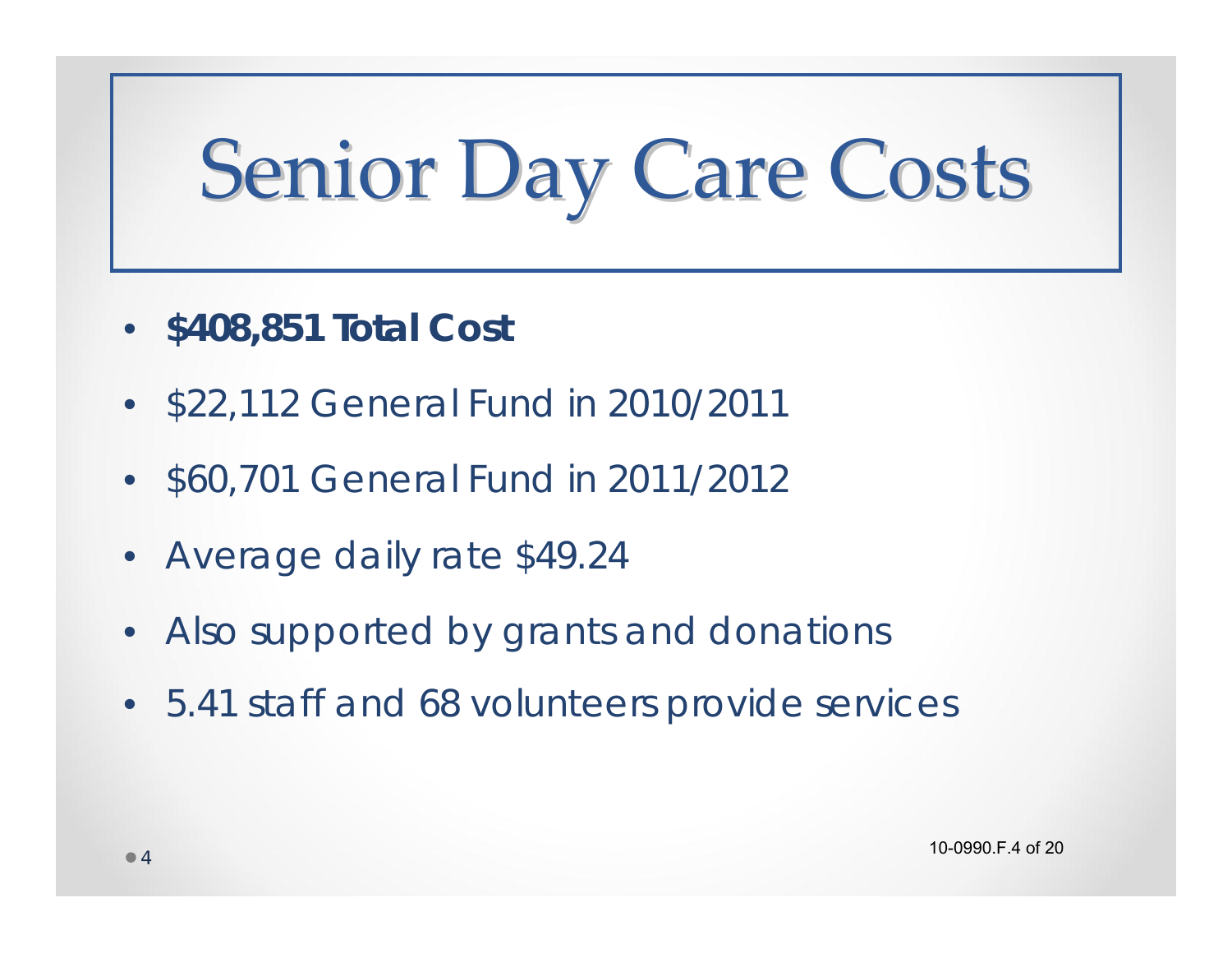# Senior Day Care

- Provides meaningful intellectual and physical engagement for clients
- Provides respite for stay at home family members
- Provides daycare for working family members
- Prevents premature institutionalization
- Supports aging in place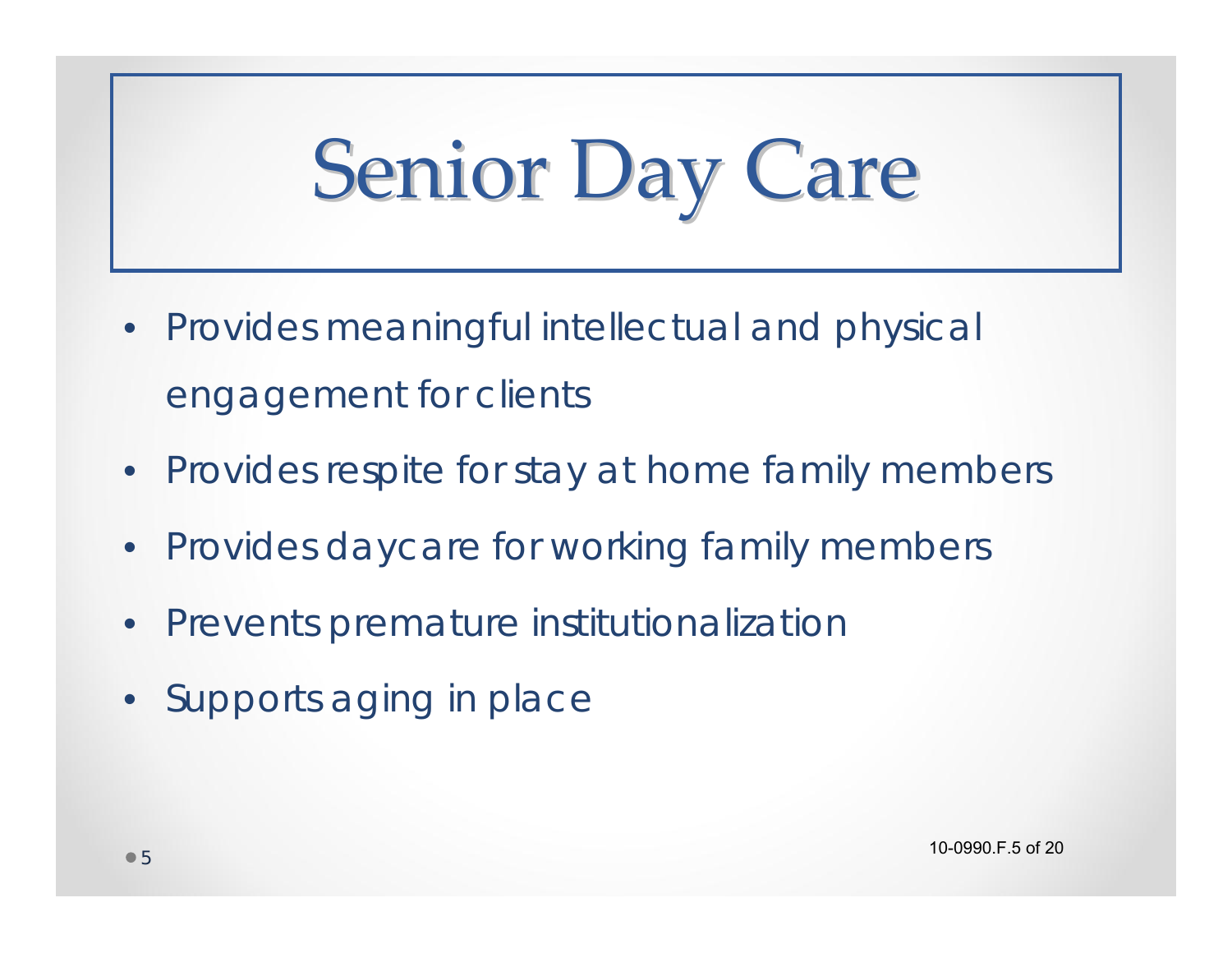#### **Senior Nutrition**

- Congregate meals at 7 sites, 5 days a week
- Home delivered meals delivered countywide 5 days a week
- Home delivered meals provided on Thursdays / Fridays for the weekend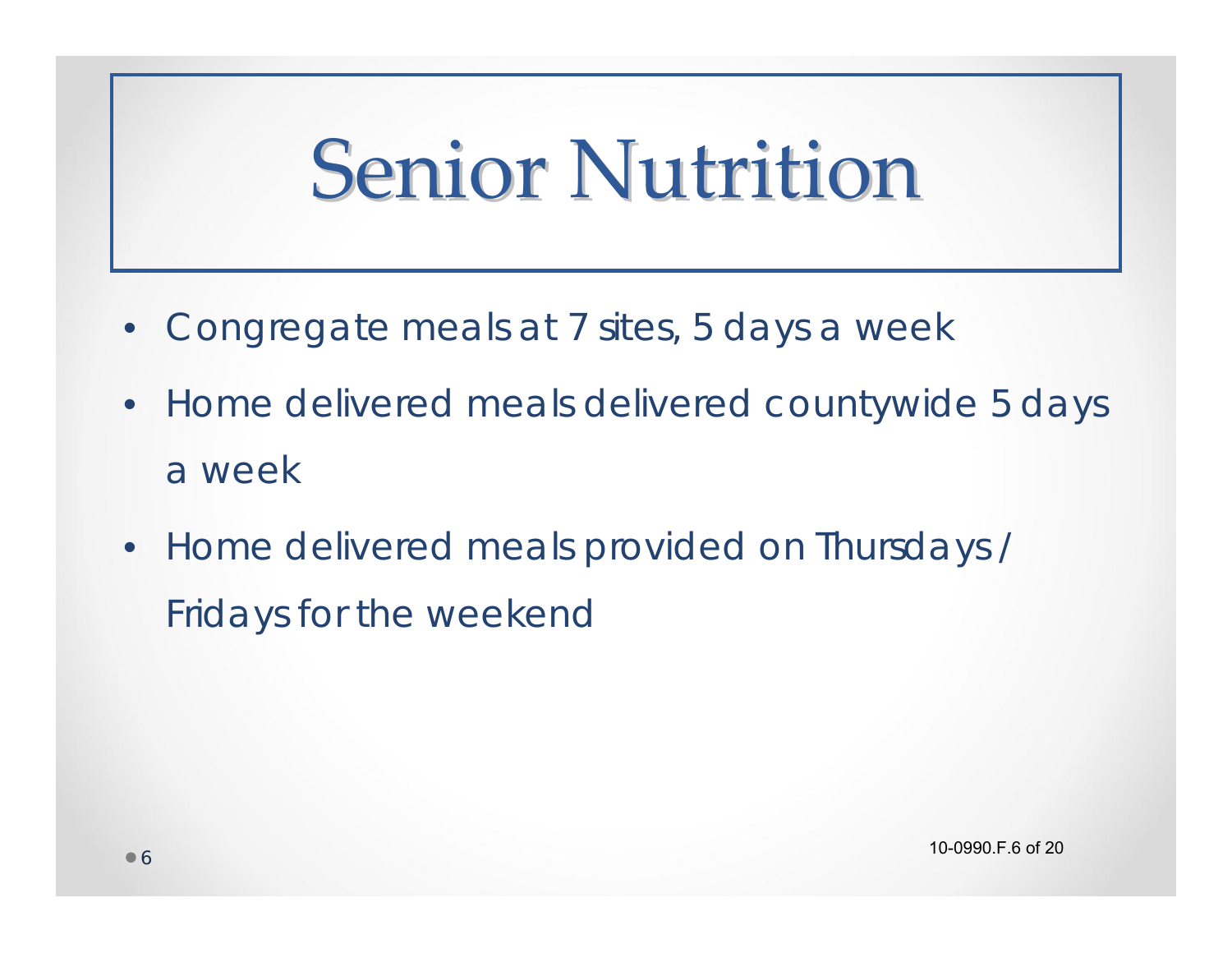#### **Senior Nutrition Costs**

- **\$ 1,367,841 Total Cost**
- \$615,001 General Fund Cost in 10/11
- \$752,840 in donations, UDSA, AAA
- Average cost per meal is \$8.45
- 11.43 FTE staff
- 172 volunteers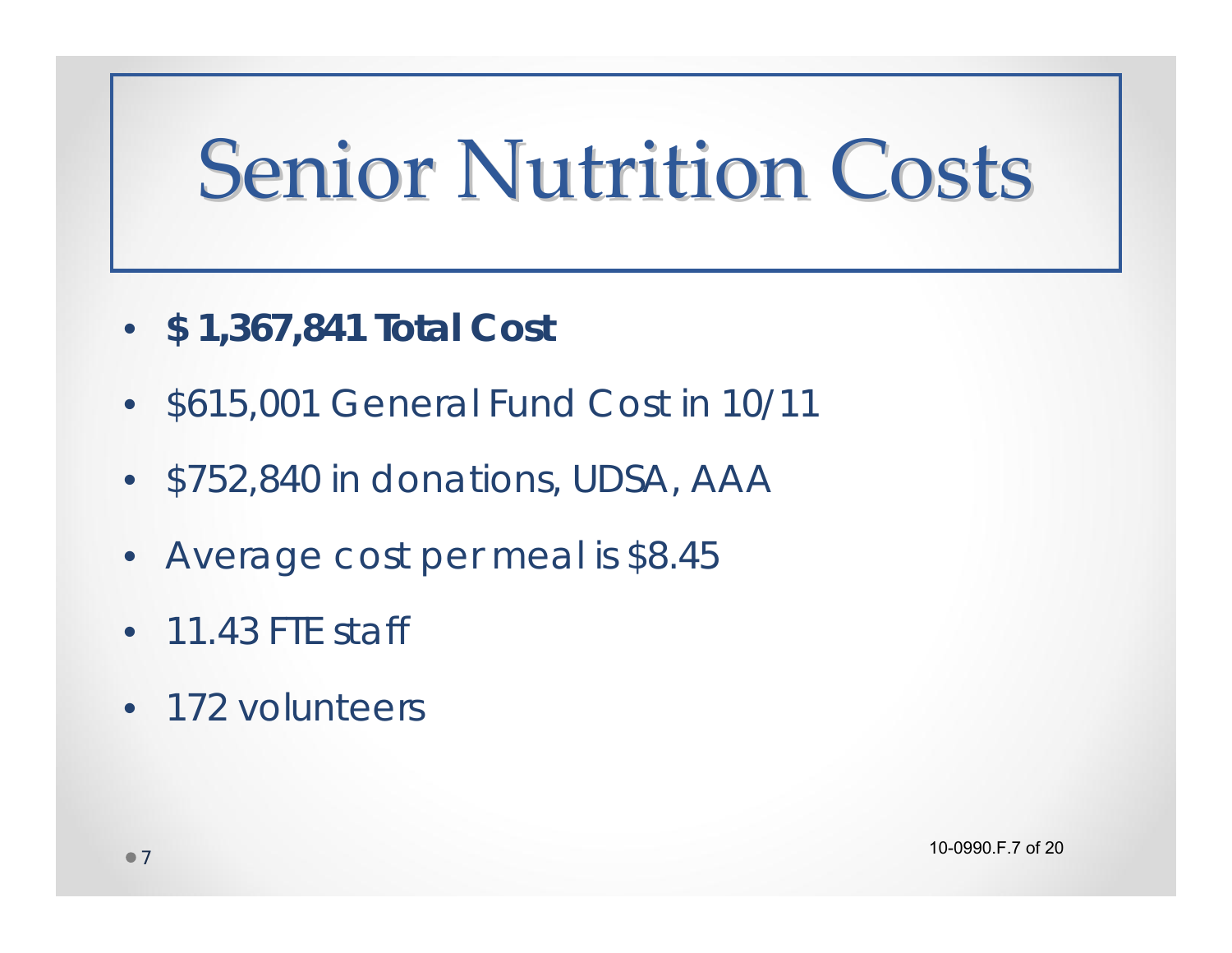### **Senior Nutrition** 2009/2010

- Average age 78.55
- Served 52,674 meals to 1303 unduplicated congregate meal participants
- Provided 81,761 meals to 645 unduplicated home delivered meal participants
- 353 home delivered meal clients live alone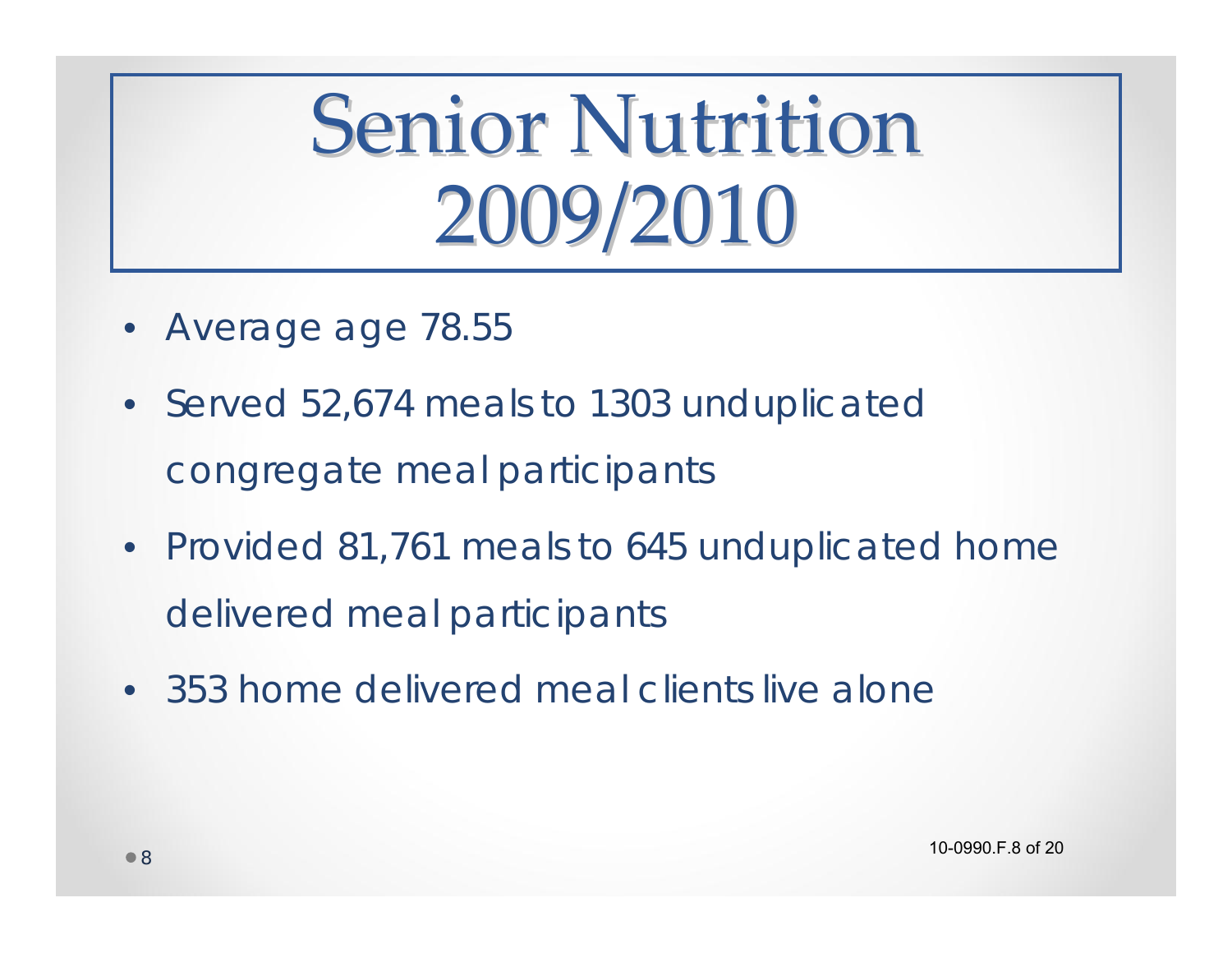### **Senior Nutrition**

- Nutrition to seniors
- Nutrition education to seniors
- Human contact and wellness check by staff and volunteers
- Social interaction and reduction of isolation
- Reinforces client membership in and importance to the community
- Prevents premature institutionalization
- Supports aging in place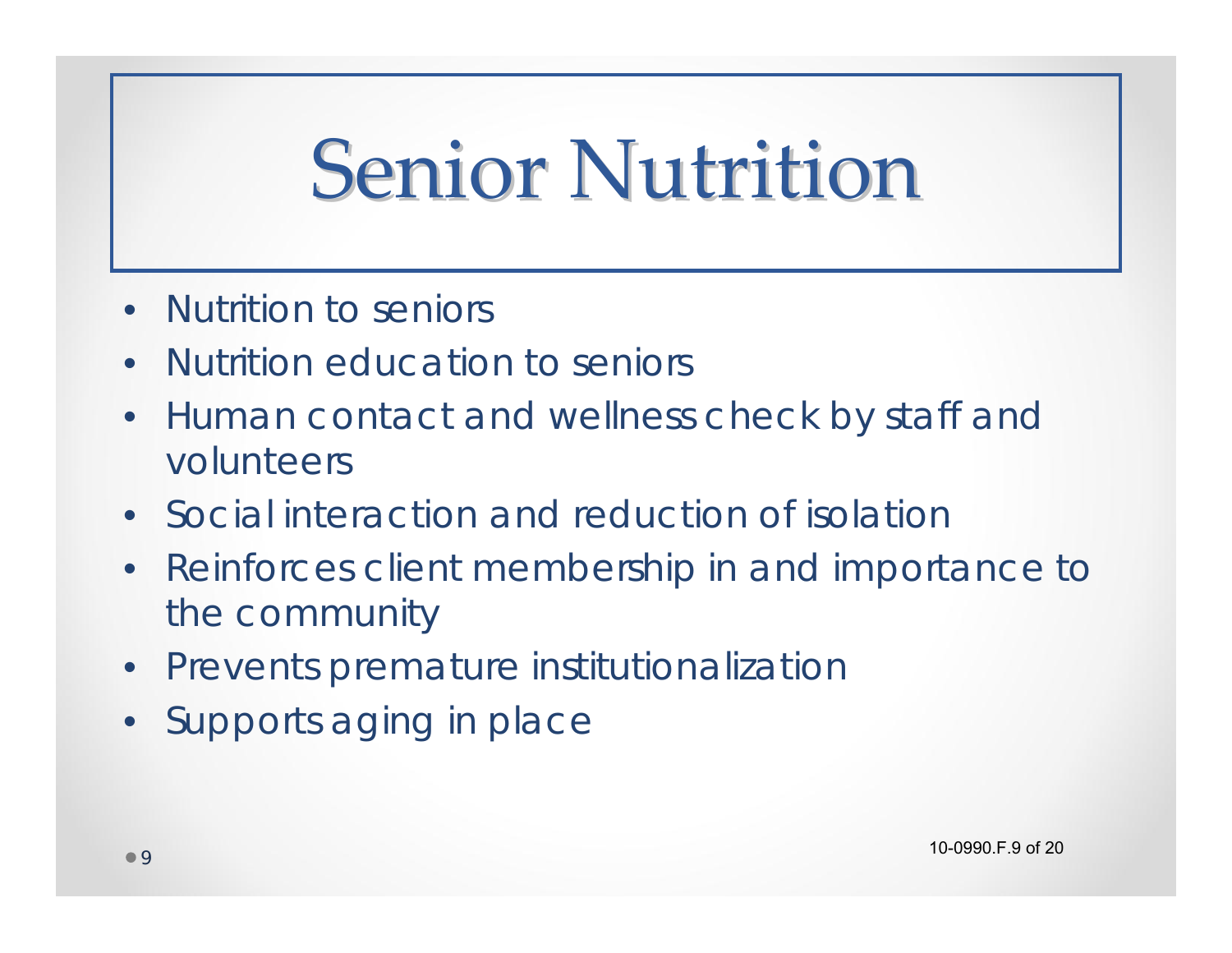## **Senior Nutrition Reduction Options**

#### Reduction of Congregate Meal Sites

- \$400,000 potential savings possible
	- o If we reduced from seven to two congregate meal sites (retaining SLT and Placerville) and switched to frozen home delivered meals for people who lived out of delivery range of those two congregate meal sites.

#### Contracting Out Option

- Sacramento contracts and pays \$8.00 per meal
- San Joaquin contracts part and does part for \$6.15 avg. per meal
- Humboldt contracts and pays \$11.95 avg. per meal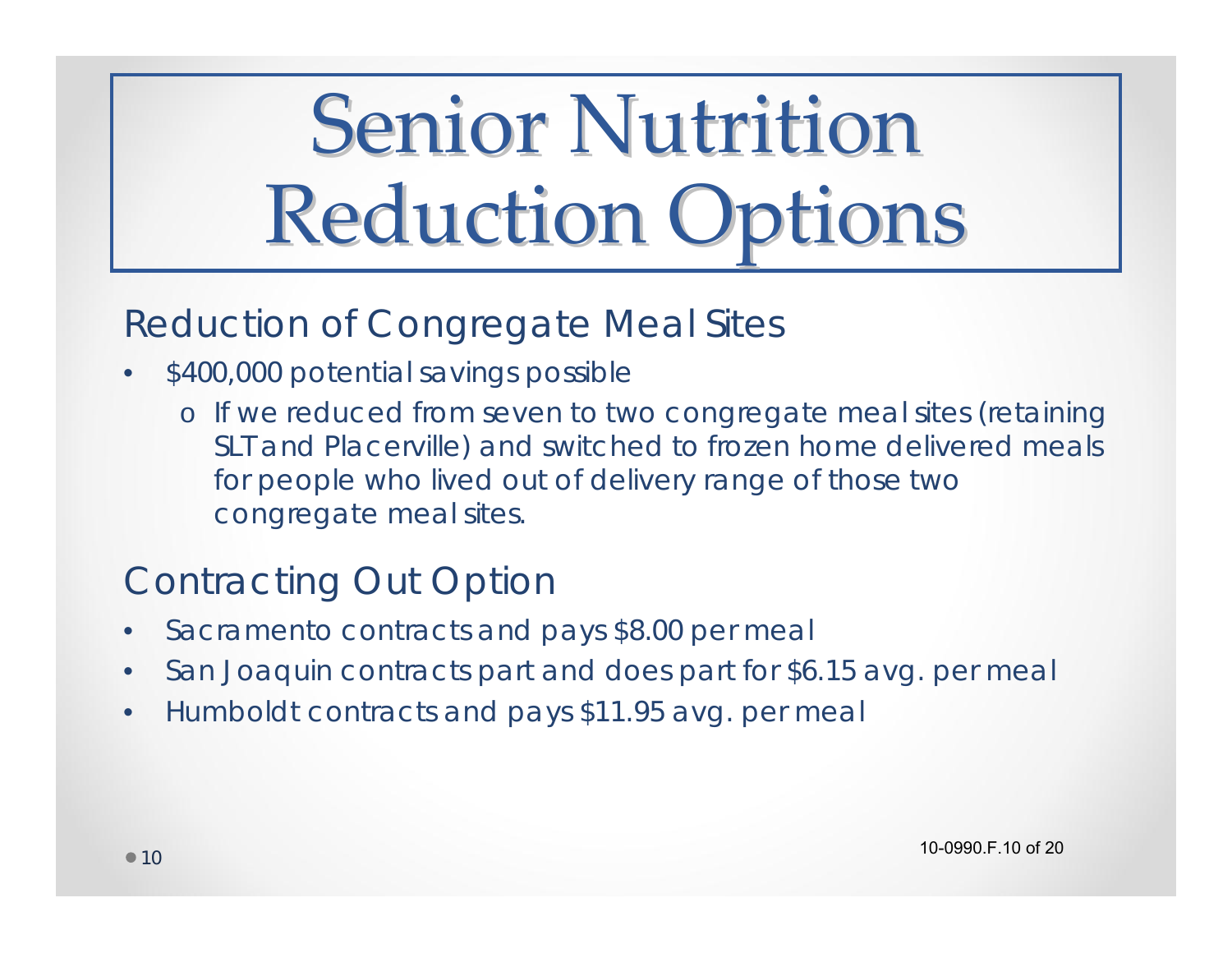### Public Guardian

Types of Cases

- LPS Conservatees
- Probate Conservatees
- Successor Trustees
- Guardian Ad Litem Appointments
- Small estates that the Public Administrator does not take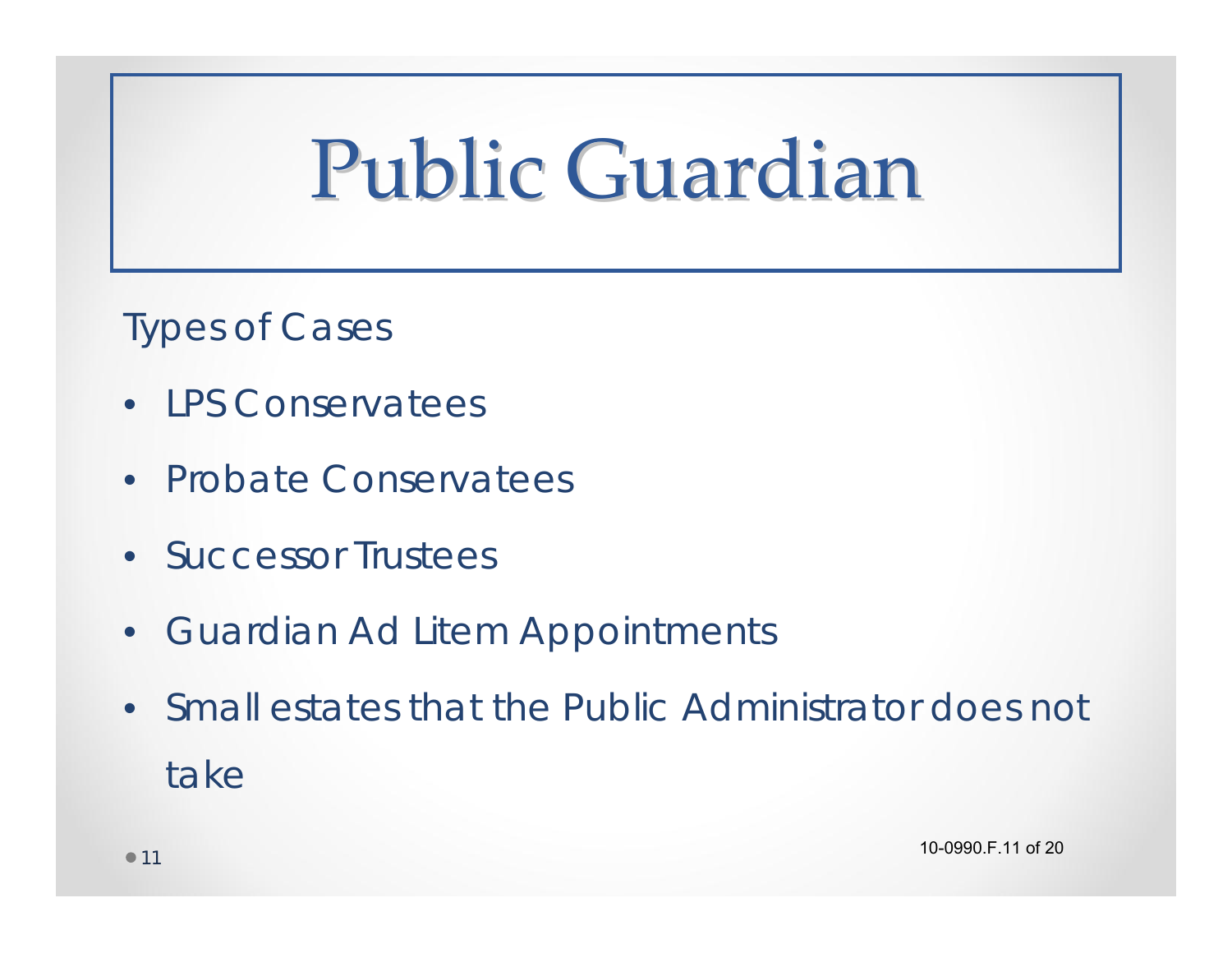#### Public Guardian Costs

- **\$1,206,861 Total Costs**
	- o \$714,569 General Fund
	- <sup>o</sup>\$492,292 TCM, Fees, and Mental Health
	- o 11.89 Staff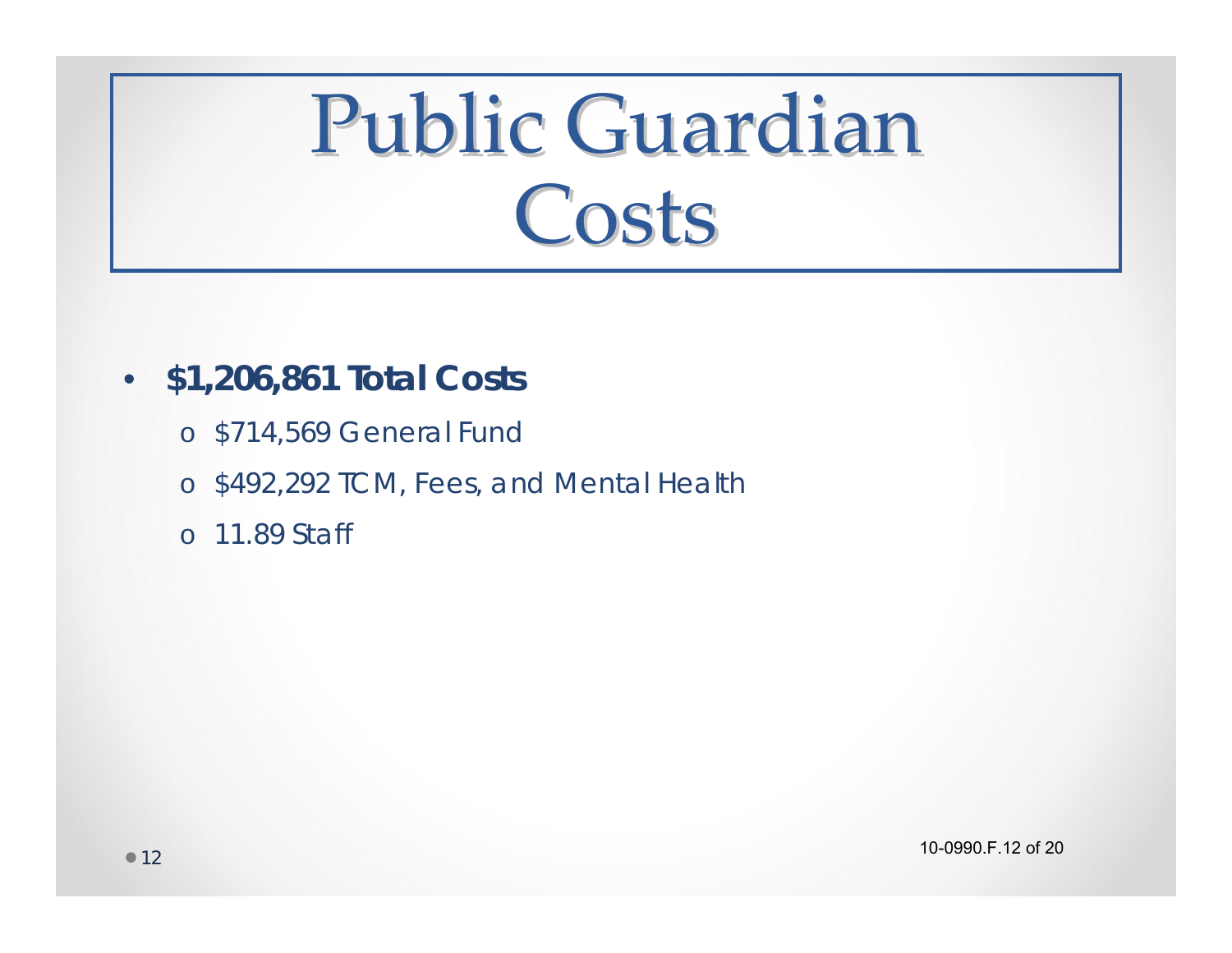### Public Guardian

- Appointed by the Court
- Staff manages \$15 million in client assets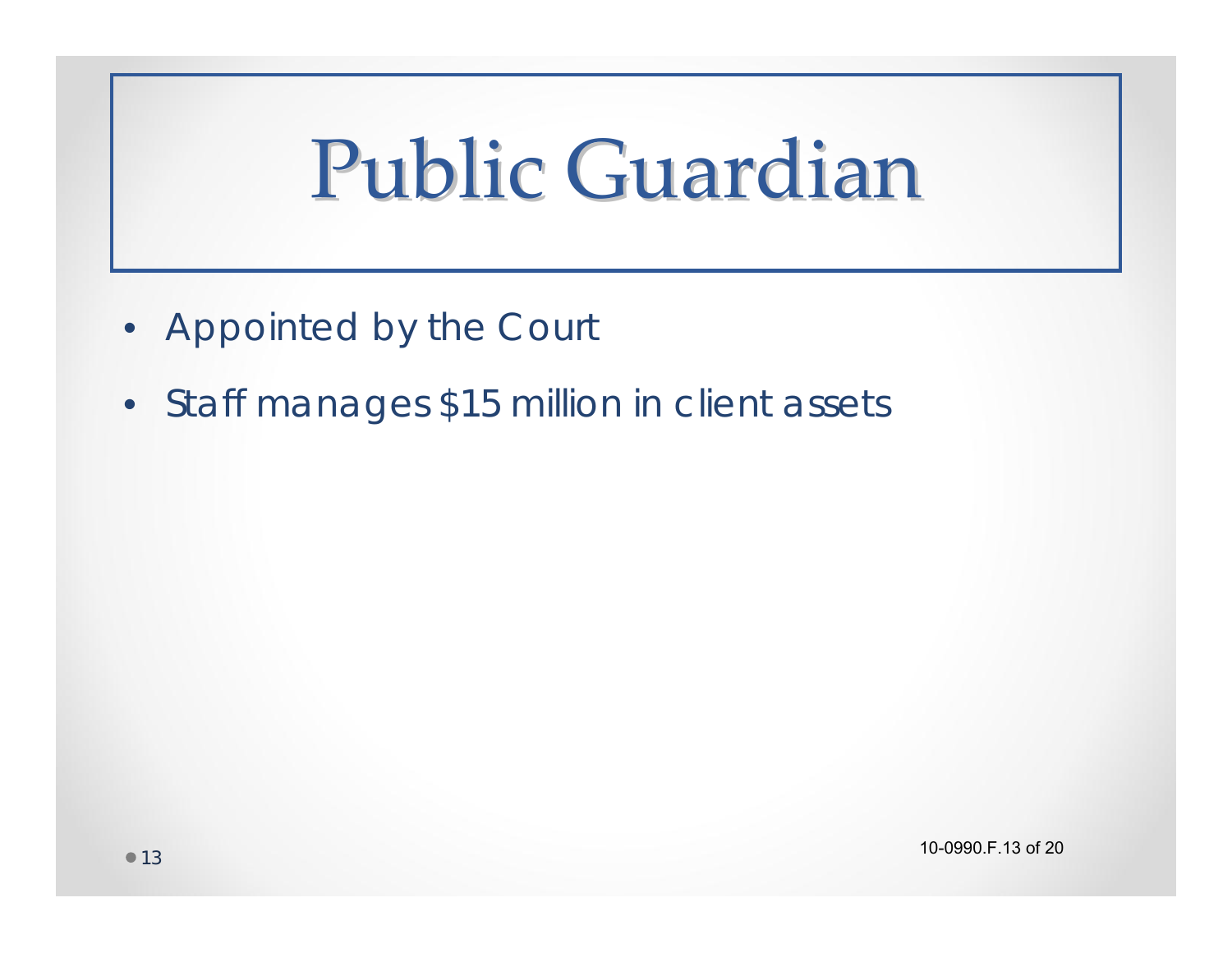#### **Elder Protection Unit**

EPU as established by the BOS February 2006 to provide a multidisciplinary team (MDT):

- To ensure the safety and well-being of El Dorado County's senior community
- To pursue vigorous prosecution of physical, emotional and fiscal abuse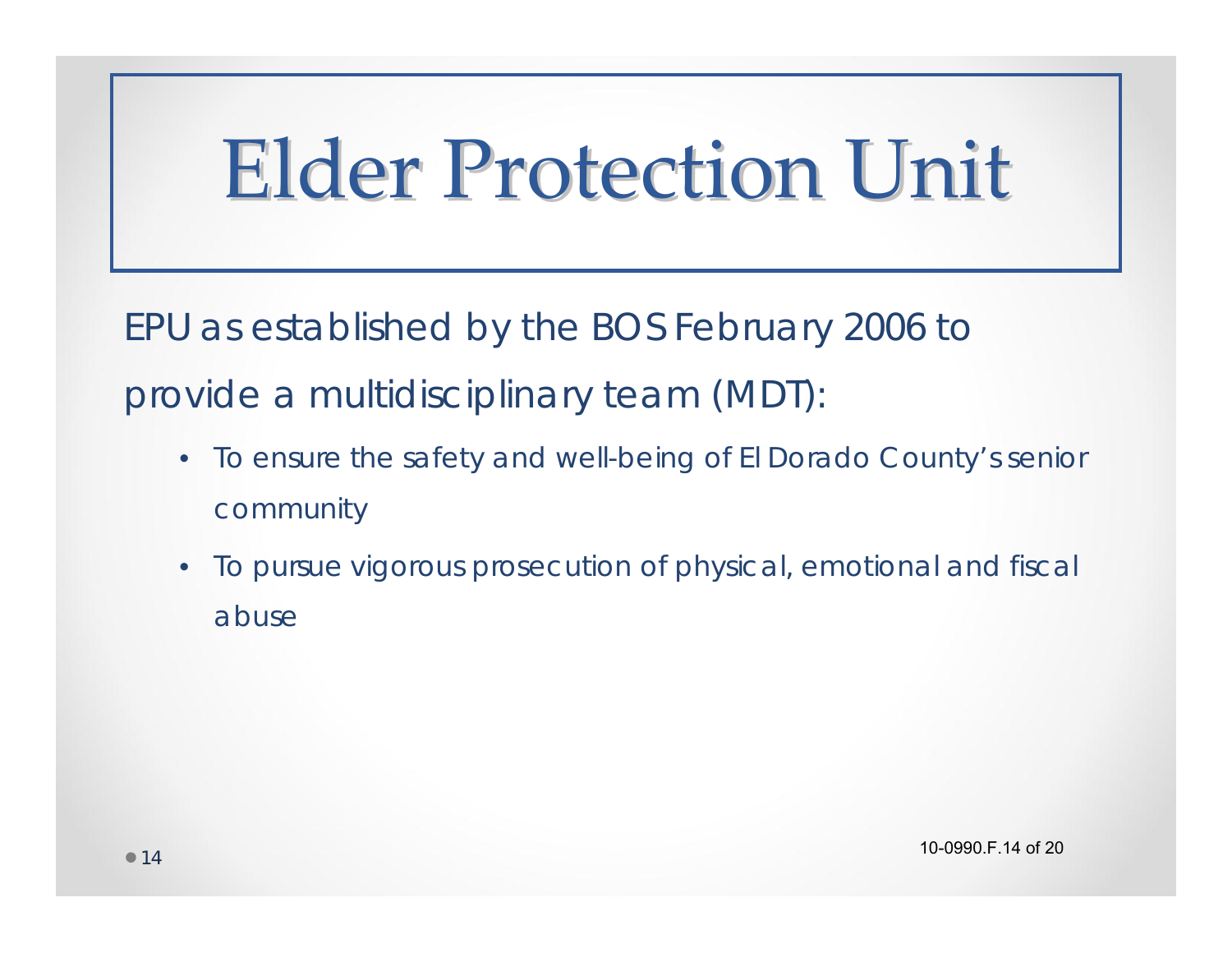#### Elder Protection Unit

- **\$172,475 total cost** for DHS EPU functions
- 100% General Fund program
- 1.5 FTE Department of Human Services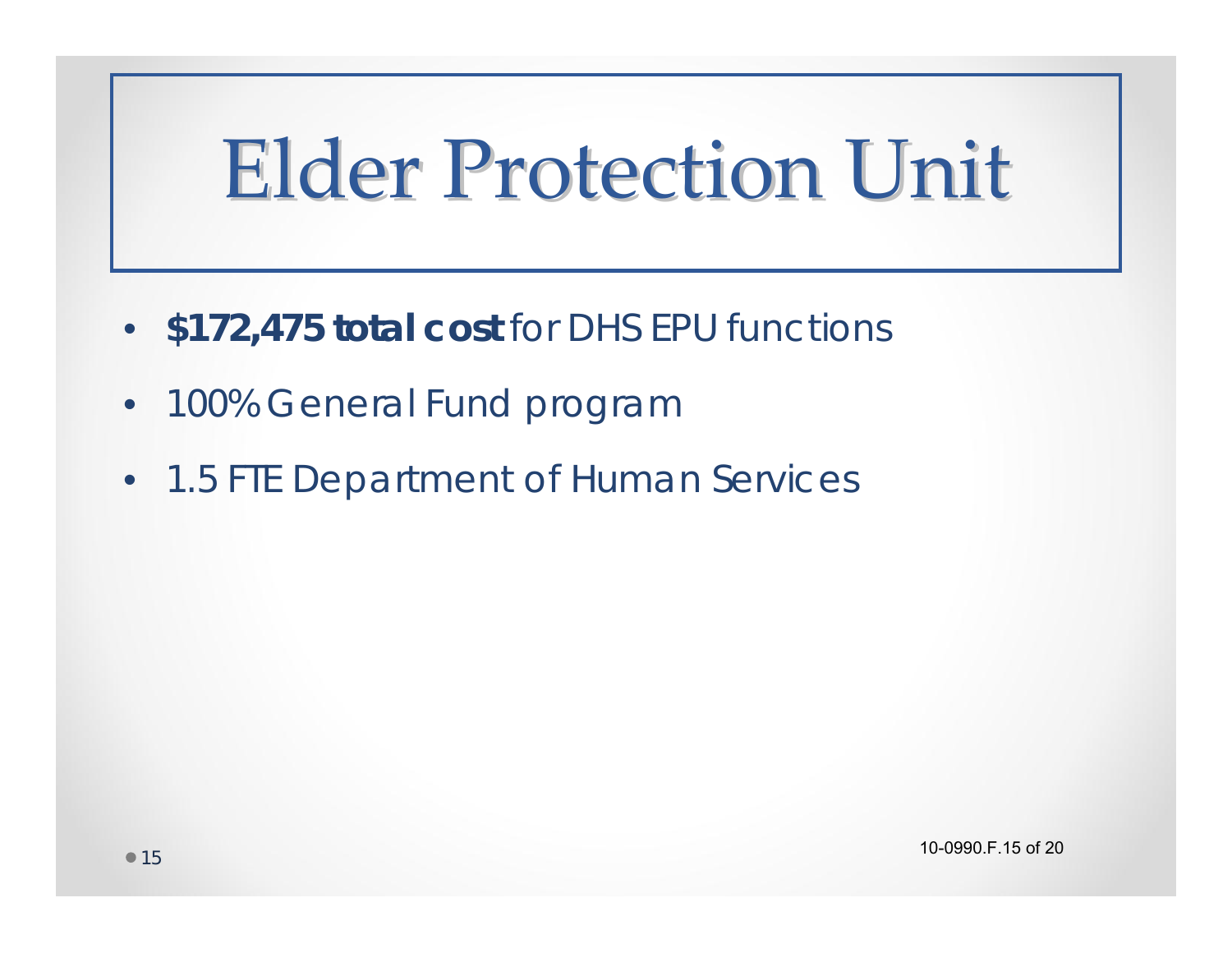### **Elder Protection Unit**

- Participate in EPU Multidisciplinary Team (MDT)
- **Prevention** 
	- o Education
- **Investigation** 
	- <sup>o</sup>Utilize all available resources for timely, comprehensive investigation

#### **Intervention**

<sup>o</sup>Legal assistance, referrals to appropriate programs/agencies

#### • Prosecution by District Attorney

o Timely prosecutions of those perpetrating elder abuse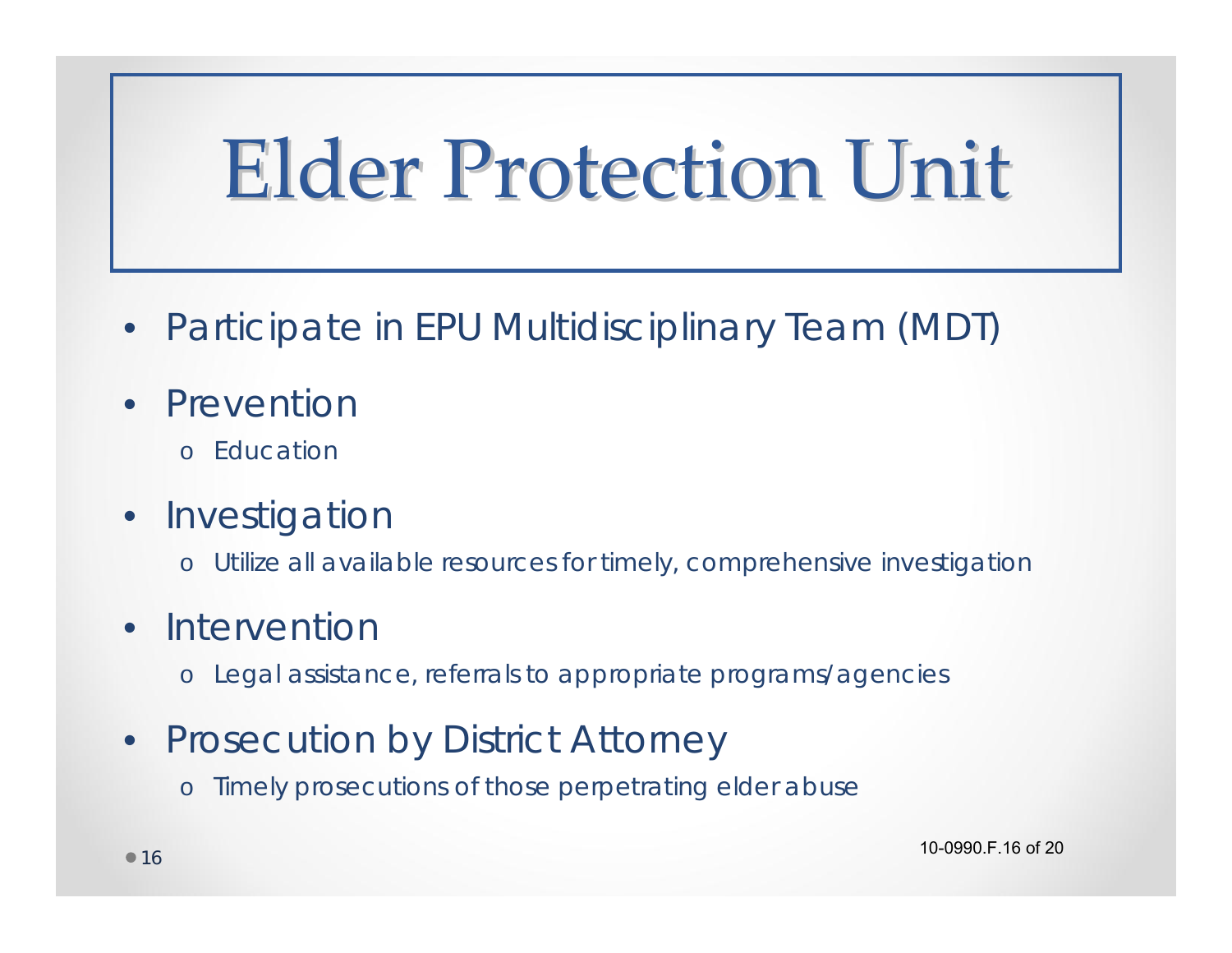# Senior Legal Services

#### (Enhanced by EPU)

- Information, legal research, and advocacy
- Counseling and advice
- Mediation and litigation
- Home and hospital visits
- Assistance with court hearings
- Prepare and review legal documents
- Support and assistance for widows/widowers
- Notarization
- Phone consultation
- Education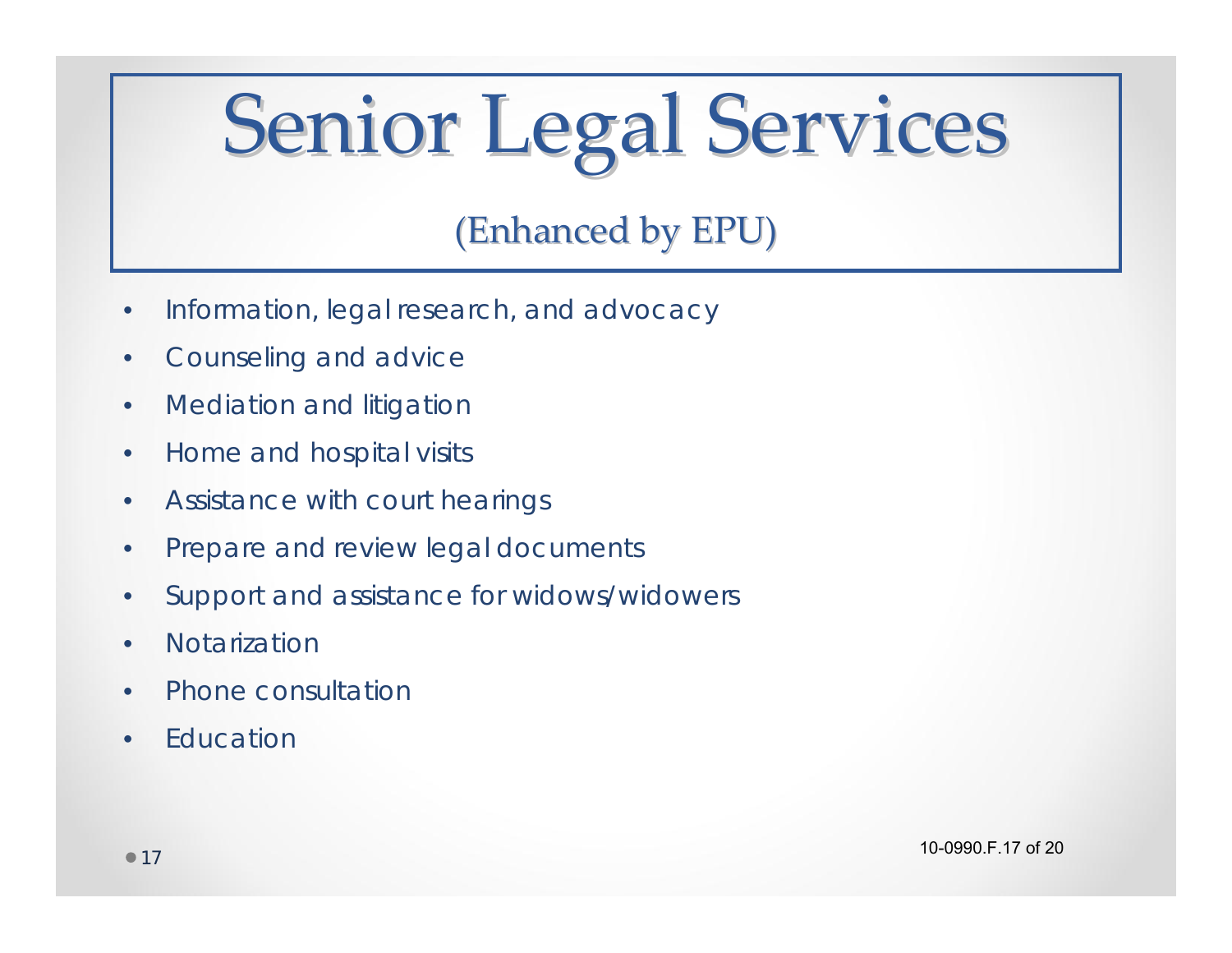### Senior Legal Services **Costs**

- **\$142,659 Total Cost**
- \$42,209 General Fund Cost in 2010/2011
- \$100,450 in donations and fees
- 1.5 FTE Staff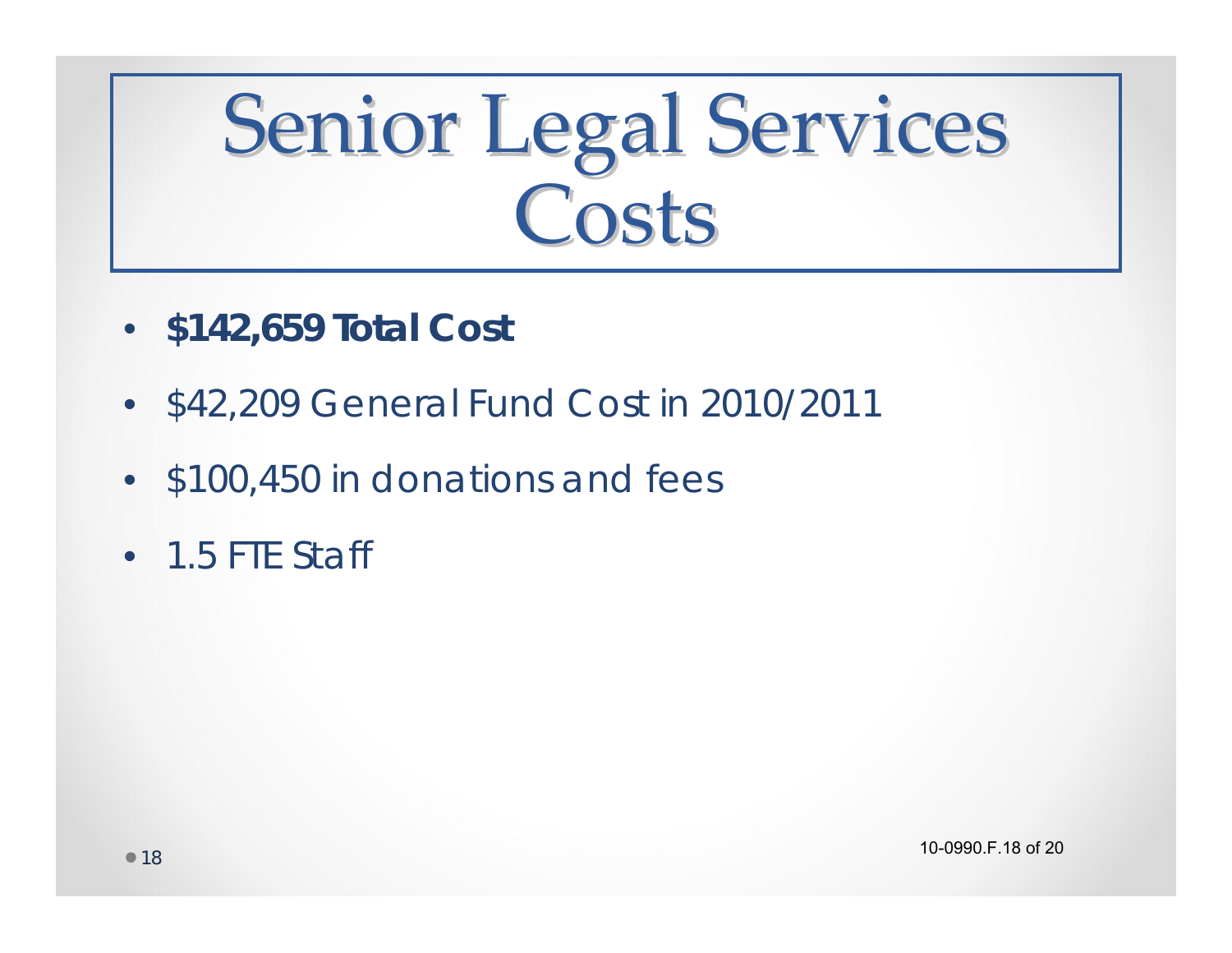#### **Combined Senior Legal and EPU Services** 2009/2010 2009/2010

- Opened 3819 cases
- Closed 3546 cases
- 24% were related to estate planning
- 14% were related to Advanced Health Care Directives
- 14% were related to Financial Powers of Attorney
- 12% were related to housing issues
- 11% were related to consumer/finance issues
- 7% were related to health and community based care
- 5% individual rights cases
- 4% family issues
- 1% employment issues
- Education, prevention, early intervention